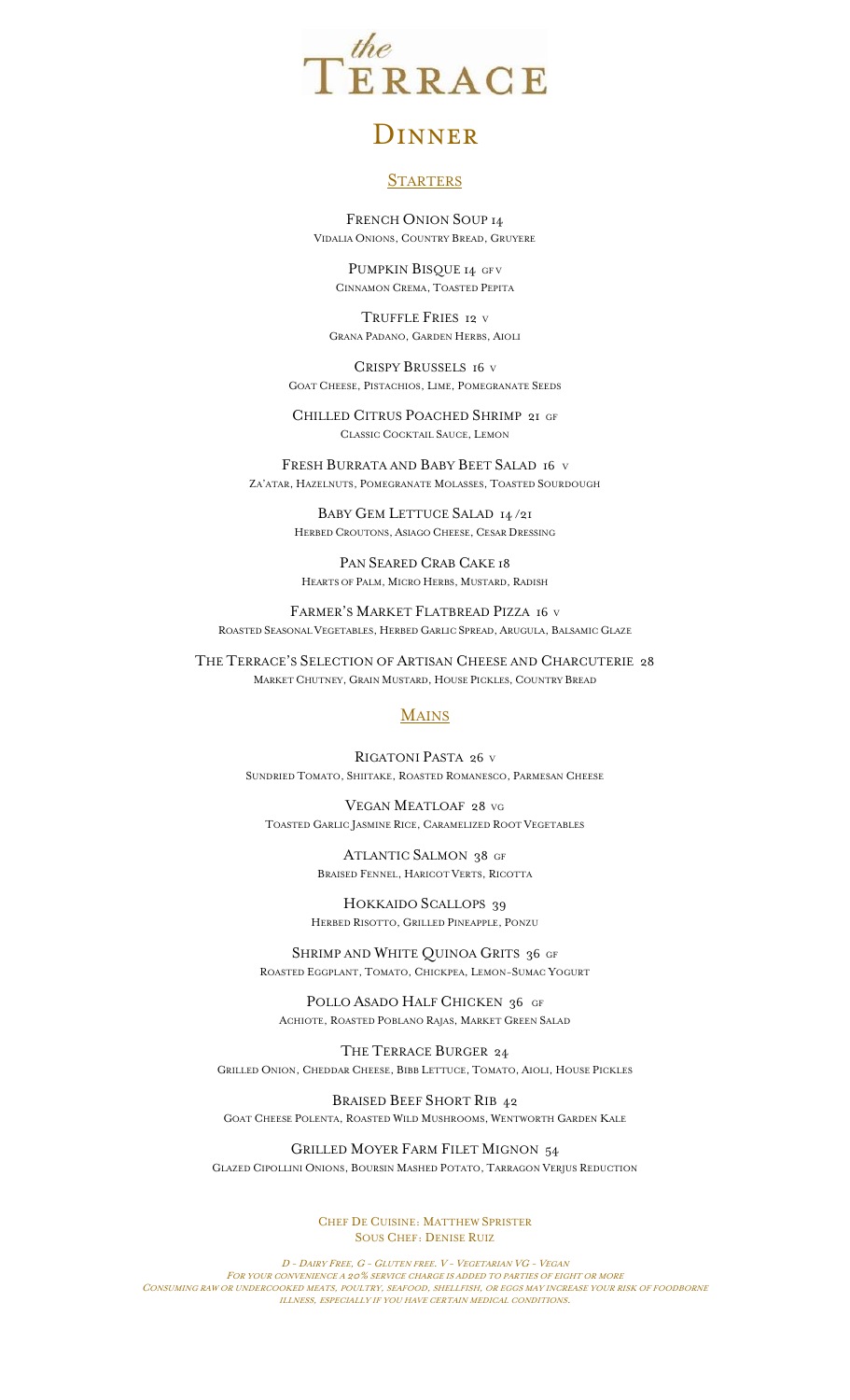

| CHAMPAGNE AND SPARKLING                                            | <b>GLASS</b> | <b>BOTTLE</b> |
|--------------------------------------------------------------------|--------------|---------------|
| BIANCHI, BRUT, CALIFORNIA                                          | 16           | 80            |
| PIERRE SPARR, BRUT ROSÉ, CREMANT D'ALSACE, FRANCE                  | 20           | 100           |
| TAITTINGER, GRAND BRUT, CHAMPAGNE, FRANCE, NV                      | 35           | 155           |
|                                                                    |              |               |
| <b>WHITE WINE</b>                                                  |              |               |
| BELLE GLOS, BLANC DE NOIR, SONOMA COUNTY, CALIFORNIA               | 18           | 90            |
| THE PRISONER, CHARDONNAY, NAPA VALLEY, CALIFORNIA                  | 20           | IOO           |
| RUMOR, ROSÉ, CÔTES DE PROVENCE, FRANCE                             | 22           | <b>IIO</b>    |
| ANTHEM "CARSI RANCH", SAUVIGNON BLANC, NAPA VALLEY, CALIFORNIA     | 24           | 120           |
| VENGE "BROWN RANCH", CHARDONNAY, CARNEROS, CALIFORNIA              | 30           | 150           |
|                                                                    |              |               |
| <b>RED WINE</b>                                                    |              |               |
| BENTON LANE, PINOT NOIR, WILLIAMETTE VALLEY, OREGON                | 19           | 95            |
| HOURGLASS "BLUELINE VINEYARDS", MERLOT, NAPA VALLEY, CALIFORNIA    | 24           | 120           |
| QUILT, CABERNET SAUVIGNON, NAPA VALLEY, CALIFORNIA                 | 25           | 125           |
| THE PRISONER, RED BLEND, NAPA VALLEY, CALIFORNIA                   | 26           | 130           |
| DUMOL "WESTER RANCH", PINOT NOIR, RUSSIAN RIVER VALLEY, CALIFORNIA | 35           | 155           |

# COCKTAILS 19

#### **AVIATION**

FORD'S GIN, DIMMI STONEFRUIT LIQUEUR, GIFFARD CRÈME DE VIOLETTE, LEMON

#### SCOTTISH TROPICANA

MONKEY SHOULDER BLENDED SCOTCH, GIFFARD BANANE DU BRÈSIL, ORANGE BITTERS, BITTERS

## HUNTINGTON PALOMA

GEM & BOLT MEZCAL, GIFFARD, PAMPLEMOUSSE, GRAPEFRUIT SODA, LIME

#### INTO THE COSMOS

TITO'S VODKA, COINTREAU, GIFFARD GRENADINE, LIME, SODA WATER, **BITTERS** 

SOMETIMES IN CANADA TEMPLETON RYE WHISKEY, FERNET BRANCA, SIMPLE SYRUP

# BEER

#### DRAFT

COMMON SPACE BREWERY-HAWTHORNE, CA FRESH PILS OF LA 10 SONRISA MEXICAN LAGER 10 FOOD FIGHT 10

# CLASSIC | CRAFT

BUD LIGHT 8 BUDWEISER 8 AMSTEL LIGHT 9

STELLA ARTOIS 9 DESCHUTES OBSIDIAN STOUT 9 HEINEKEN 0.0 7